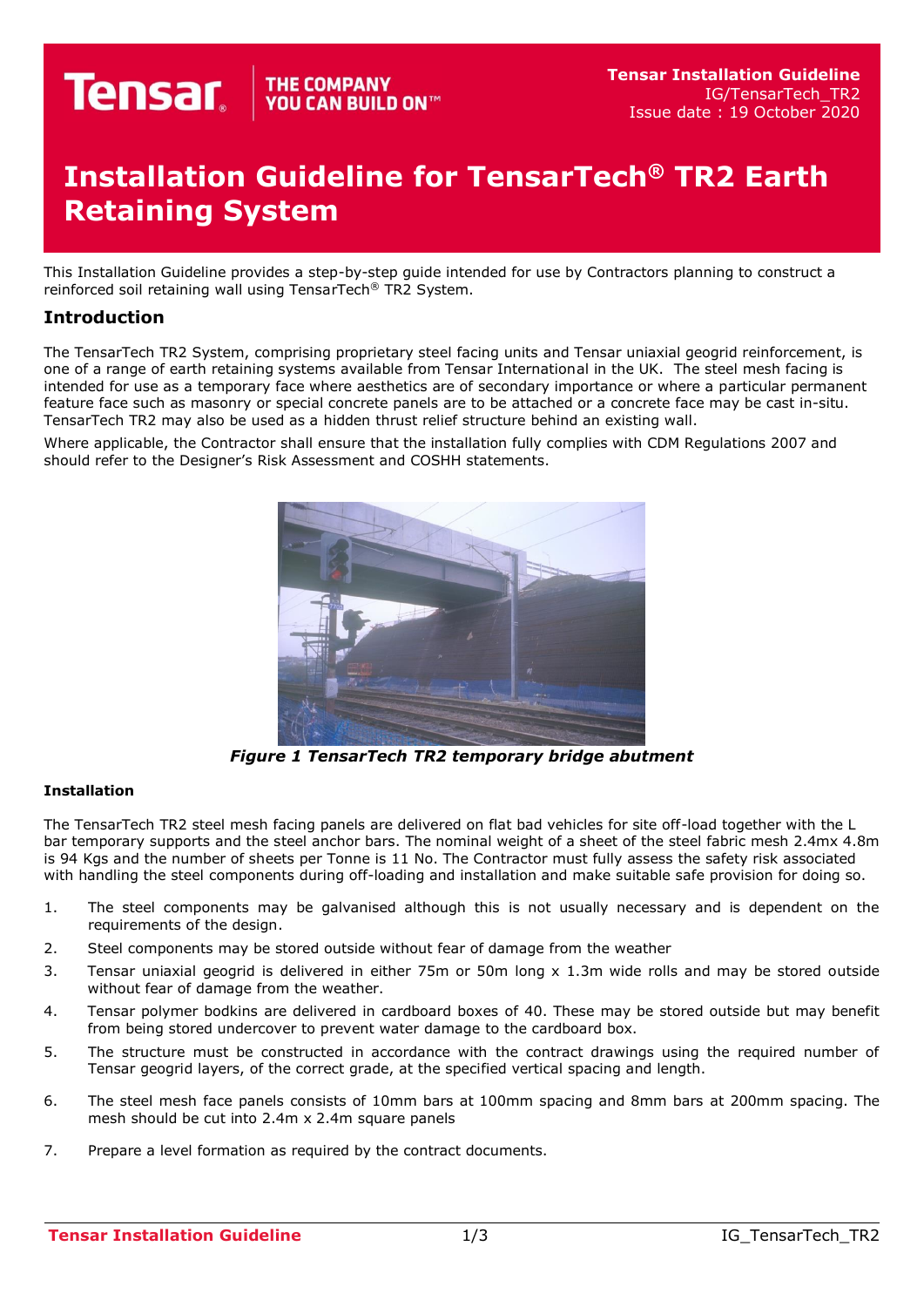- 8. Position the steel mesh face in accordance with the drawing, with the 10mm bars vertical. Use the "L" shaped bars at 1.2m horizontal spacing to keep the first lift of mesh at the correct angle by tying to the steel mesh face with a suitable tying wire. See Figure 2. It may also be necessary to prop externally or tie back the face temporarily to maintain alignment
- 9. Protect the exposed top of the vertical mesh bars with the plastic caps provided. Repeat this throughout construction.
- 10. The face liner geotextile, which is normally a non-woven needle-punched fabric, should be placed and fixed inside the steel mesh face as construction progresses. This face liner needs to be folded back horizontally a minimum 100mm top and bottom between the layers of Tensar geogrid to prevent loss of fines from the fill material.



 *Figure 2 – L bars and face units in place*

11. Place and compact approved fill in accordance with the contract specification up to the level of the lowest Tensar geogrid layer. Fill should be placed by plant such as an excavator bucket or a dozer with an opening bucket, which causes the fill to cascade onto the Tensar geogrid. A minimum of 150mm thick cover of fill must be maintained between the tracks of any plant and the Tensar geogrid to avoid damage.

- 12. Compact the fill in layers. Only nominal compaction is required for the 150mm directly behind the face but elsewhere compaction should be in accordance with the latest version of UK Manual of Contract Documents for Highway Works (MCHW), Volume 1, Series 600 for Earthworks, or as specified in the contract documents. With the important restriction within 2m of the face panel to use only a vibrating plate compactor or vibrating roller with a mass per metre width less than 1300kg and a total mass less than 1000kg.
- 13. Return the geotextile over the fill with a minimum of 100mm horizontal lap.
- 14. Cut and position the first layer of geogrid (with full allowance for the fold back length to form the bodkin connection) and connect to the face (see Figures 3 and 4) using the horizontal steel anchor bar and the Tensar polymer bodkin. Adjacent lengths of geogrid are butt jointed side by side at the face.
- 12. It is important that if if the centre of any anchor bar is less than 50mm above the centre of any horizontal bar of the steel mesh face, then the level of that geogrid and it's anchor bar shall be lowered so that it is located .



*Figure 3 Bodkin and anchor bar connection detail*



*Figure 5*